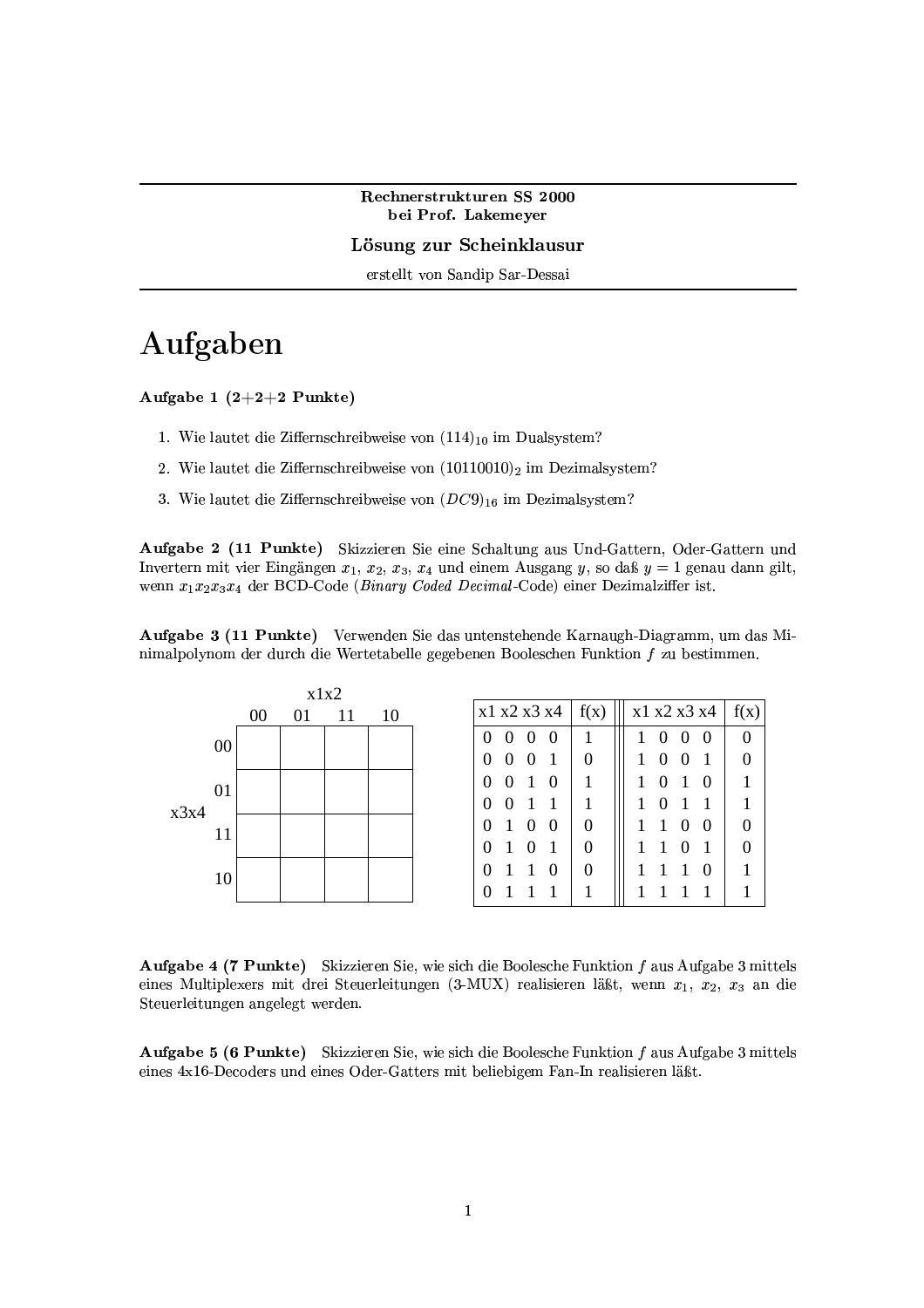Aufgabe 6 (6 Punkte) Skizzieren Sie, wie sich die unten angegebenen Booleschen Funktionen  $f_1, f_2, f_3$  mittels eines PLA realisieren lassen, indem Sie die entsprechenden Punkte in das folgende punktorientierte PLA eintragen.



Aufgabe 7 (10 Punkte) Die untenstehende Abbildung zeigt den Aufbau eines 4-Bit-Parallel-Addierwerks (aus Volladdierern); es berechnet  $(x_1x_2x_3x_4)_2 + (y_1y_2y_3y_4)_2$ . Skizzieren Sie ein ganz ähnlich aufgebautes 4-Bit-Parallel-Subtrahierwerk für das Zweier-Komplement,  $das$ 

$$
(x_1x_2x_3x_4)_2+K_2((y_1y_2y_3y_4)_2)=(x_1x_2x_3x_4)_2-(y_1y_2y_3y_4)_2
$$

berechnet.



### Aufgabe  $8(2+3$  Punkte)

- 1. Wie wird -70 als achtstellige Dualzahl im Zweier-Komplement dargestellt?
- 2. Führen Sie die Subtraktion 65-28 mit achtstelligen Dualzahlen im Zweier-Komplement durch.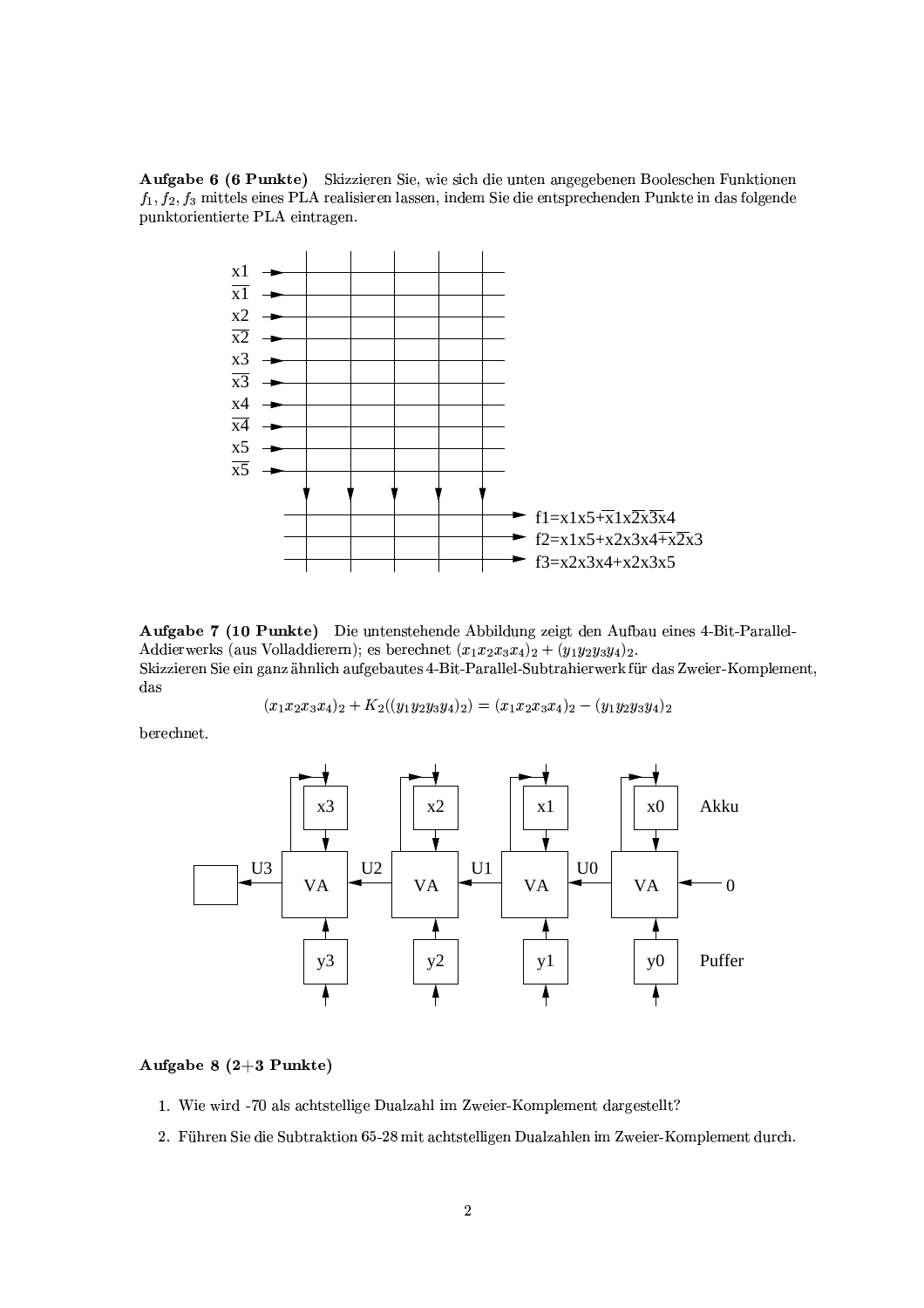#### Aufgabe 9  $(3+2$  Punkte)

1. Tragen Sie die Darstellung von 5,375 als Gleitkomma-Zahl in normalisierter Form (mit Exponenten-Basis 2) ein:



Vorzeichen: 1 Bit Mantisse: 23 Bits **Exponent: 8 Bits** 

#### Aufgabe 10  $(7+7+7$  Punkte)

- 1. Was ist der "von-Neumannsche Flaschenhals?" Wie versucht man, damit umzugehen?
- 2. Wofür stehen die Abkürzungen RAM, SRAM, DRAM? Was ist damit jeweils gemeint?
- 3. Was ist unter dem virtuellen Speicher im PowerPC zu verstehen?

Aufgabe 11 (12 Punkte) Schreiben Sie ein Assembler-(Unter-)Programm für den PowerPC als asm-Funktion<sup>1</sup> contains101, die ein Word (=32 Bit) als Parameter erhält und 1 bzw. 0 zurückgibt, wenn der Parameter die Bitfolge 101 enthält bzw. nicht enthält. Verwenden Sie nur die auf der letzten Seite aufgelisteten Befehle, und kommentieren Sie Ihr Programm möglichst gut.

```
asm int contains101(int)
\mathbf{f}\ddotsc\mathbf{r}
```
Anlage: PowerPC-Befehle für 32-Bit-Mikroprozessoren

<sup>&</sup>lt;sup>1</sup> Allgemeine Hinweise zu asm-Funktionen:

<sup>·</sup> Die Parameter einer asm-Funktion stehen bei Beginn der Funktionsausführung der Reihe nach in den Registern r3, r4, r5 usw.

<sup>•</sup> Falls eine asm-Funktion einen Rückgabewert berechnet, so soll dieser nach Ausführung der Funktion im Register r3 stehen.

<sup>•</sup> Beim Aufruf einer asm-Funktion (aus dem "Hauptprogramm" heraus) wird die zugehörige Rücksprungadresse ins Link-Register LR geschrieben.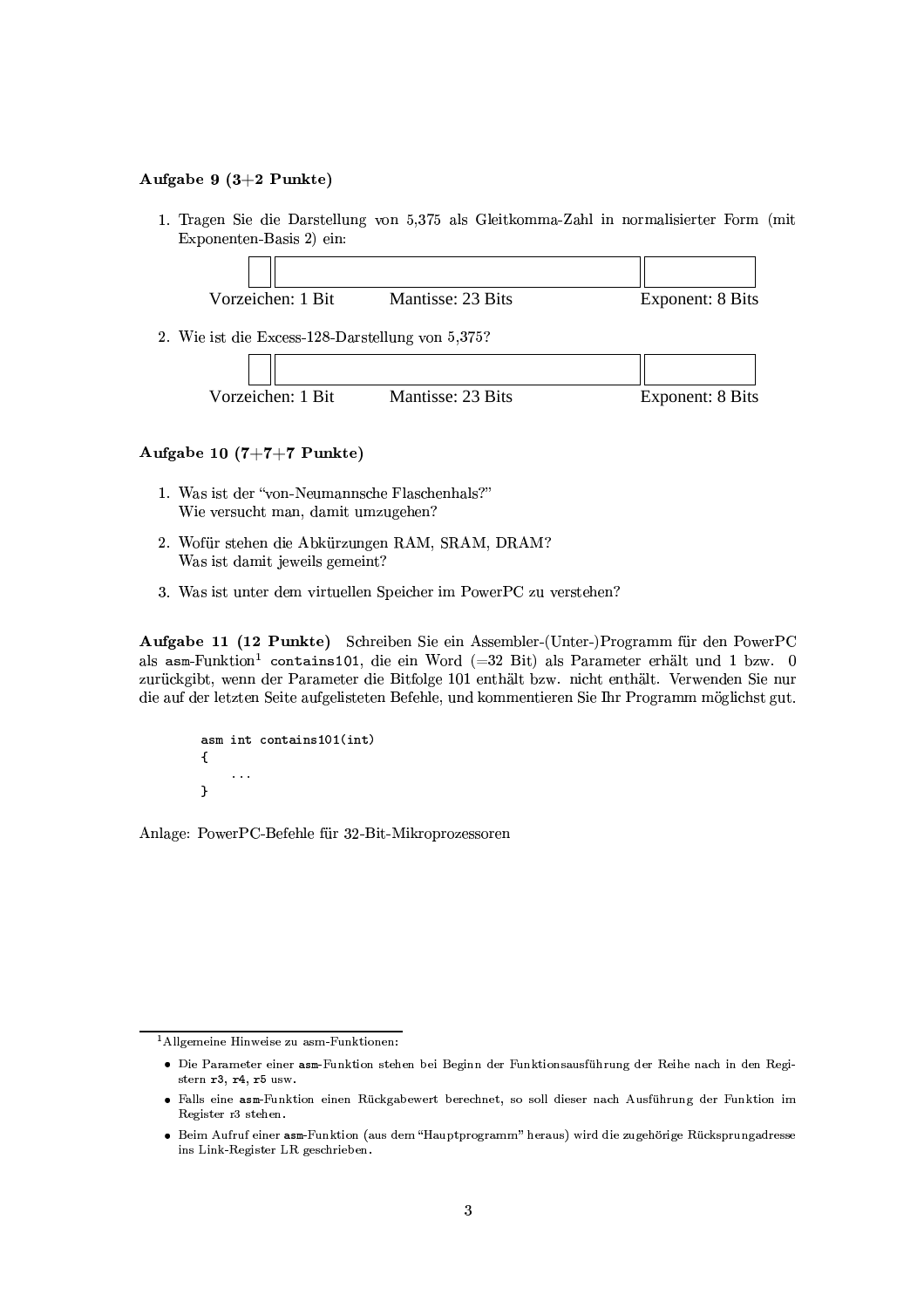# Lösungen

## Aufgabe 1  $(2+2+2$  Punkte)

- 1.  $(114)_{10} = (2^6 + 2^5 + 2^4 + 2^1)_{10} = (1110010)_2$
- 2.  $(10110010)_2 = (2^1 + 2^4 + 2^5 + 2^7)_{10} = (178)_{10}$
- 3.  $(DC9)_{16} = (9 \cdot 16^0 + 12 \cdot 16^1 + 13 \cdot 16^2)_{10} = (3529)_{10}$

Aufgabe 2 (11 Punkte)

| $\vert$ x1 x2 x3 x4 $\vert$ f(x)   | x1 x2 x3 x4                              | f(x)     |
|------------------------------------|------------------------------------------|----------|
| $\Omega$<br>$\theta$<br>$0\quad 0$ | 0<br>$\Omega$<br>$\Omega$                |          |
| 0<br>$\mathbf{1}$<br>0<br>$\theta$ | 1<br>$\theta$<br>$\Omega$<br>1           | 1        |
| 0<br>0<br>$\mathbf{1}$<br>0        | 0<br>1<br>$\mathbf{1}$<br>$\Omega$       | $\Omega$ |
| 0<br>0<br>1<br>1                   | $\overline{0}$<br>1<br>$\mathbf{1}$<br>1 | $\Omega$ |
| 0<br>$\Omega$<br>0<br>-1           | $\mathbf{1}$<br>0<br>0                   | $\Omega$ |
| 0<br>$\mathbf{1}$<br>0<br>1        | 1<br>$\mathbf{1}$<br>0<br>1              | $\Omega$ |
| 0<br>1<br>0<br>-1                  | 1<br>1<br>1<br>$\theta$                  | $\Omega$ |
| $\mathbf{\Omega}$                  |                                          |          |
|                                    |                                          |          |



Aufgabe 3 (11 Punkte)



Minimalpolynom zu f:  $\overline{x_1x_2x_4} + x_3x_4 + x_1x_3$ 

Aufgabe 4 (7 Punkte)

|                |                  |          |                 | $x\overline{4}$ |
|----------------|------------------|----------|-----------------|-----------------|
| x1             | x2               | x3       | f               |                 |
| $\overline{0}$ | $\overline{0}$   | 0        | $\overline{x4}$ |                 |
|                |                  |          |                 | 0               |
| 0              | $\overline{0}$   |          | 1               |                 |
| 0              |                  | 0        | 0               | x4              |
|                |                  |          |                 | 0               |
| 0              |                  |          | x4              |                 |
| 1              | $\boldsymbol{0}$ | $\theta$ | 0               |                 |
|                | $\overline{0}$   |          |                 | 0               |
|                |                  |          |                 |                 |
|                |                  |          | 0               |                 |
|                |                  |          |                 |                 |
|                |                  |          |                 |                 |

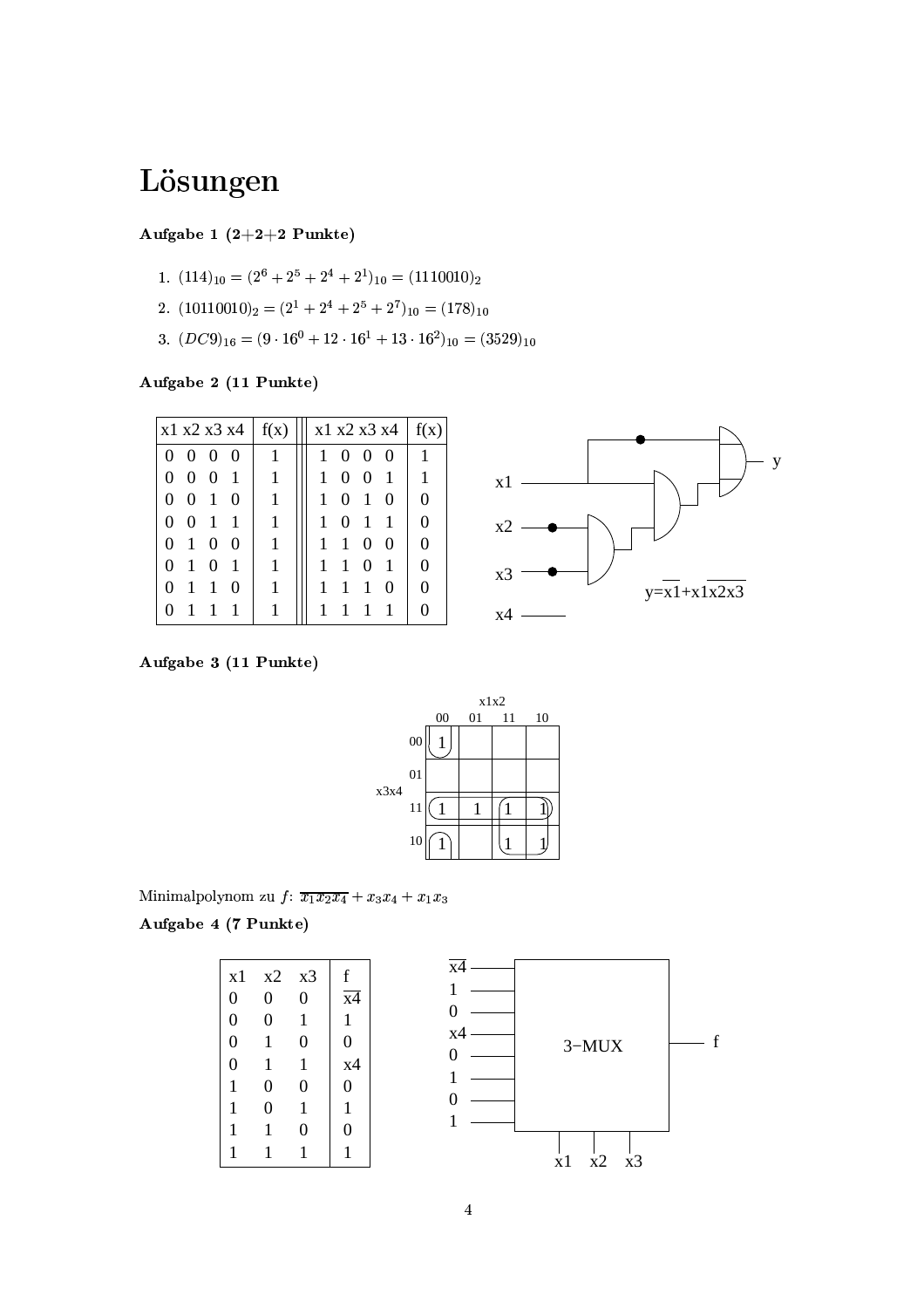Aufgabe 5 (6 Punkte)



Aufgabe 6 (6 Punkte)

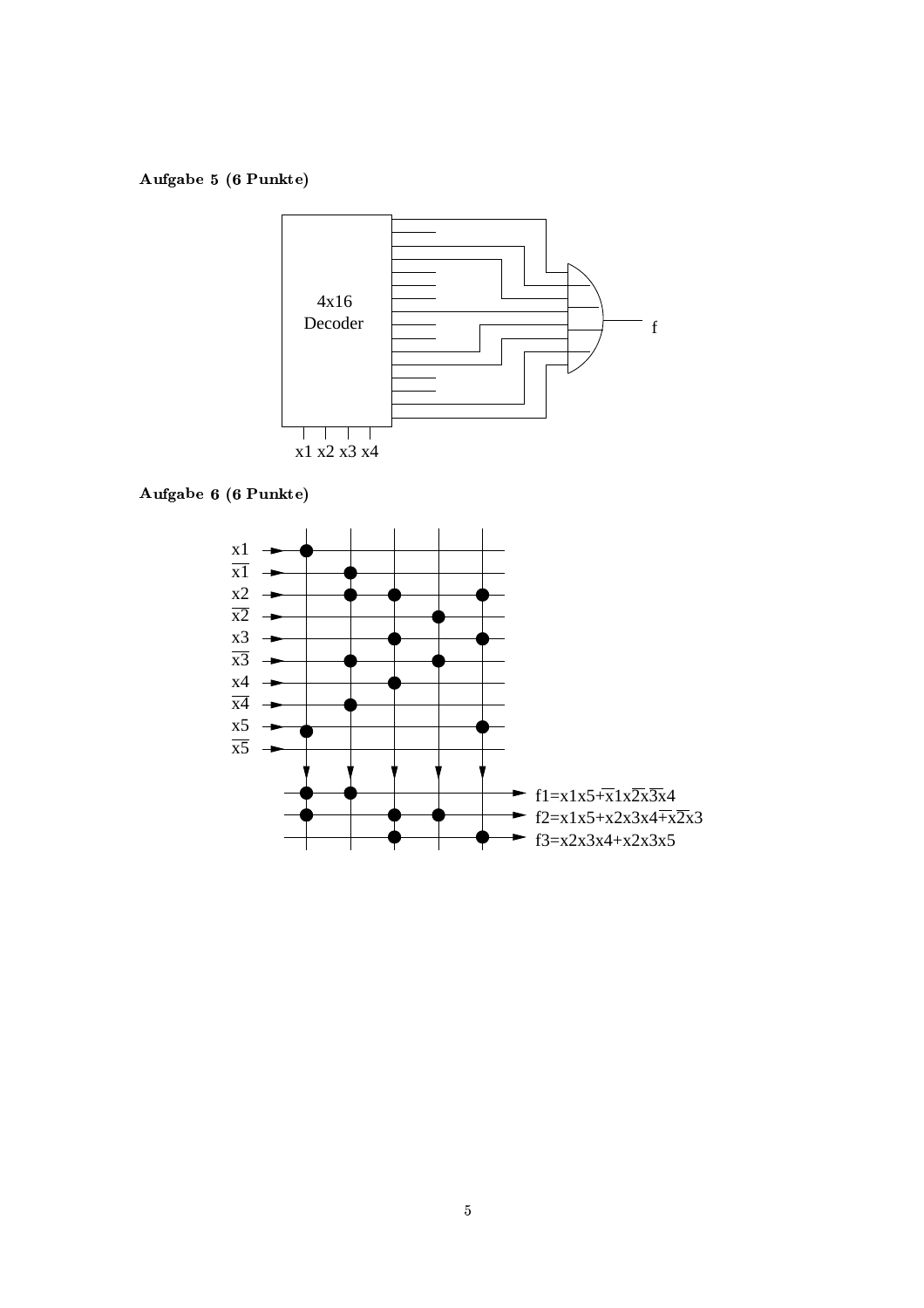#### Aufgabe 7 (10 Punkte)

Funktionsweise: Bei der K<sub>2</sub>-Subtraktion wird der Subtrahend zunächst invertiert  $(K_2(y))$ , dann werden die beiden Zahlen addiert und schließlich wird eine Eins aufaddiert. Die Addition der Eins erfolgt durch Einspeisen einer Eins als ersten Übertrag.



#### Aufgabe 8  $(2+3$  Punkte)

1. Es ist  $(70)_{10} = (2^6 + 2^2 + 2^1)_{10} = (1000110)_2$ . Dann gilt:

 $K_2^8((70)_{10}) = K_2^8((01000110)_2) = (10111001)_2 + (00000001)_2 = (10111010)_2$ 

2. Es ist  $(65)_{10} = (01000001)_2$  und  $(28)_{10} = (00011100)_2$  sowie  $K_2((28)_{10}) = (11100100)_2$ . Die Subtraktion 65 – 28 entspricht einer Addition von 65 +  $K_2(28)$ , mit gewohntem Rechenverfahren ergibt sich  $(00100101)_2 = (37)_{10}$ .

#### Aufgabe 9  $(3+2$  Punkte)

1. Zunächst einmal ist

$$
(5,375)_{10}=(101,011)_2=(0,101011)_2\cdot 2^3
$$

Also Mantisse 101011 (bzw. wegen Hidden Bit 01011) und Exponent 11:

2. Änderung des Exponenten  $Excess(3) = (3 + 127)_2 = (10000011)_2$ :

 $0 01011000000000000000000010000011$